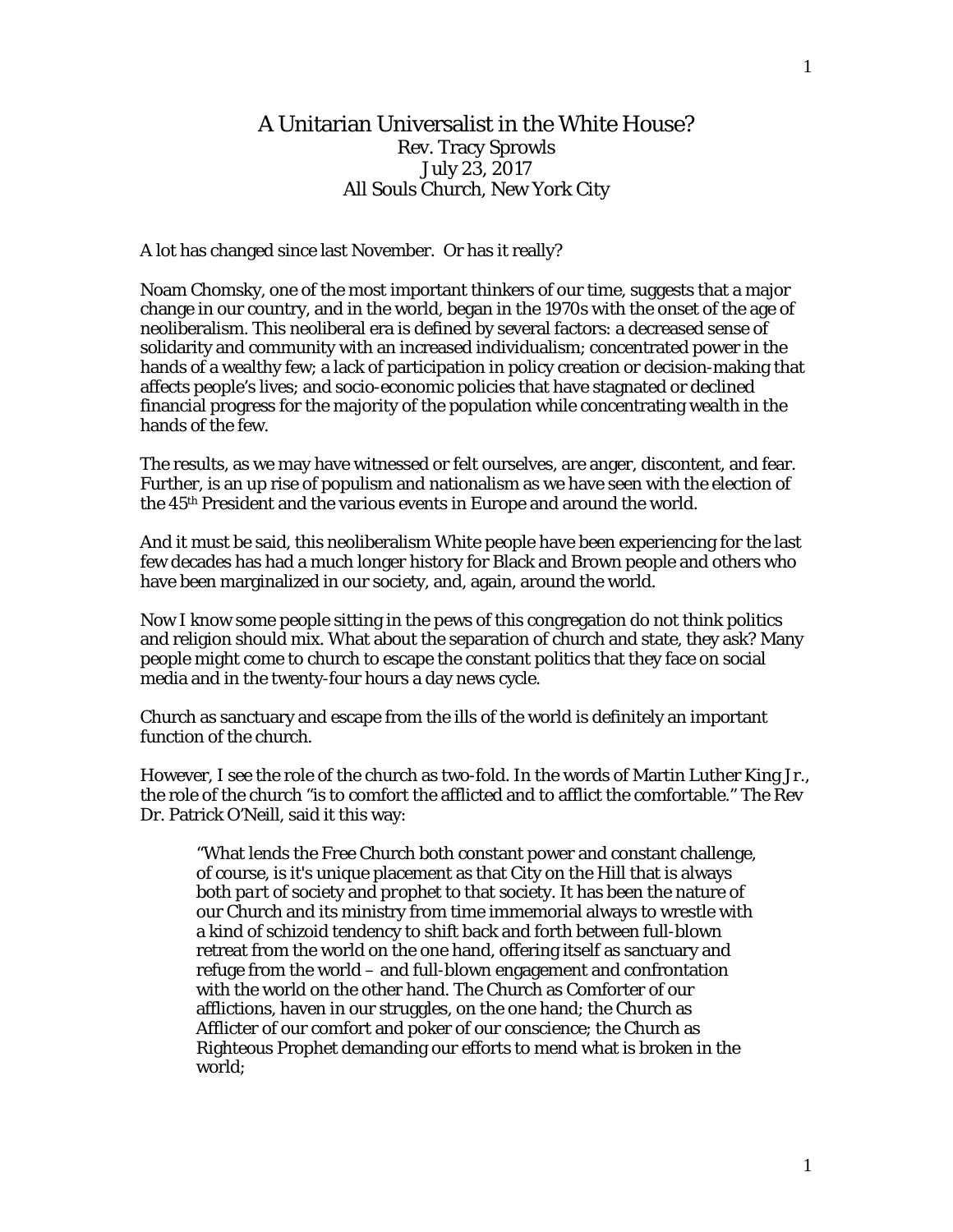to heal what is wounded in our communities; to hold gently the sorrows and to address lovingly the pain of those perennially left out on the margins of society;

the hopeless and the helpless; the war-torn and the hungry and the infected of the world." He goes on to say that there are moral human issues before there are ever social policies and as such we in the church are compelled to speak about them no matter who is made uncomfortable.

So, the role of the church is to comfort and offer hope. It is to guide, to offer light on the spiritual journey. It is to support and nurture, indeed. But it is also to challenge and move us, to nudge us from our zones of comfort; it is to afflict us in such a way that we move to action. The social issues of the day are moral issues that we must address in the sanctuaries of our congregations. And if there is to be freedom, if there is to be justice, if human rights are to be protected and cherished, if the social issues that we care about are to be protected and upheld, then our faith must move from inside our congregations and into the streets, into the offices, into the stores, indeed into the houses that govern. It must move to wherever we live and breathe.

Each of us lives guided by our faith; it cannot be separated out from the rest of our lives. Morality guides our beliefs and positions on social issues. And so, we talk about social issues in here, in our sanctuaries, from our pulpits. Sometimes it feels like politics, particularly if all views are not heard, particularly if we do not all agree. But, discussions of these issues do belong here. They belong here, although hopefully they do not remain here.

Religion is at the center of all our major political issues. We cannot ignore this. We can promote, indeed we must ensure, that no one religion becomes the state religion. We must constantly be diligent about the separation of church and state but still recognize that politicians, too, are guided by faith in their actions.

But what kind of faith? What kind of interpretation of morality do we want representing us in the White House? Perhaps it is time for a Unitarian Universalist in the White House.

In fact, there have been five presidents who have been identified as Unitarian, or who could be considered Unitarian, based on their values, in United States history. And maybe one who was raised as a Unitarian Universalist, President Obama. These five were John Adams, Thomas Jefferson, John Quincy Adams, Millard Fillmore, and William Howard Taft. Two of these men, Thomas Jefferson and John Adams, have had tremendous impact on the creation of this country. They were led by their moral beliefs, guided in their Unitarian faith, as well as their profound understanding and hopes for a new democracy.

Although, it is not a presidential election year, why not think about what a Unitarian Universalist president might look like?

Theologically, our Unitarian Universalist president might be anywhere on the spectrum from atheist or pagan to Jewish, Buddhist or Christian. A Unitarian Universalist president, having been part of a congregation theologically diverse, would recognize that there is no one path to God.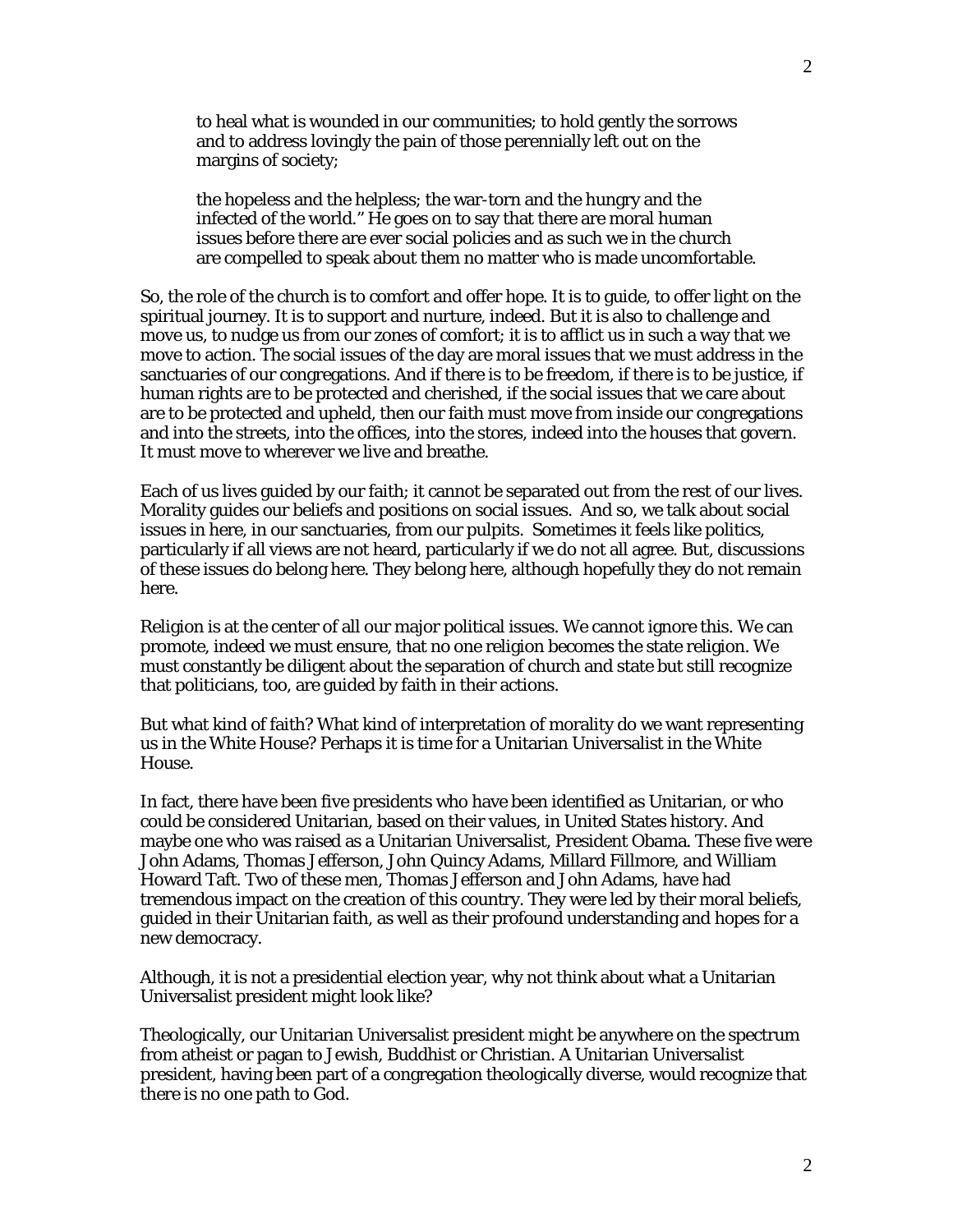Being prepared to understand no one path on the spiritual journey is the One and Only path, tolerance, even an embracing of all faith traditions would be evident in our president. Their speeches and actions would embrace our diversity of faith in this nation and recognize that no one religion can claim ownership of a "true faith." Not only would our Unitarian Universalist president have this understanding of religion but they would be very interested in using this understanding as a guiding policy in domestic and international relations.

An acceptance of all faith traditions as different paths also challenges the notion of God being on the side of the United States. Would our Unitarian Universalist president have the self-righteous notion that God has blessed this country alone? Our president would definitely challenge the paternalistic approach to international relations that is supported by a Christian world view. Instead of a "father knows best" approach, the relationships between countries might shift more to partnerships.

Our Unitarian Universalist president would certainly be guided by our Unitarian Universalist principles. The political agenda would include "equal opportunity, equal education, equal health care, decent housing for everyone, the equal right of every person to marry whomever they love, and the right of every woman to be the sole decider of what happens to her body." Our civil rights would be protected under a Unitarian Universalist because they would recognize the inherent worth and dignity of every person.

With a Unitarian Universalist president our second principle, justice, equity and compassion for all, would end the special privilege for the few. No longer would the rich get richer on the backs of the middle class and the poor. No longer would the profit margins of the corporations outweigh the basic human rights of the population. No longer would social security or Medicaid be at risk; no longer would tax breaks be given to the richest in the country; no longer would any child truly be left behind—uninsured, poorly educated, hungry, and unprotected.

Our Unitarian Universalist president would uphold the right of conscience when it comes to decision making and not toss around words such as "patriotic" to suggest that because there are those that disagree, they are less devoted to this country than those who blindly follow. They will uphold the use of the democratic process rather than manipulate and try to control it. In fact, our Unitarian Universalist president would ensure that the election process was fair and as accurate as possible. Allegations of tampering with an election from another country would be fully investigated. Obvious miscarriages of justice in the election process would not be rewarded with political office but with heavy fines or community service.

Our Unitarian Universalist president would not ever attempt to undermine the media or the press, and therefore our democracy, with accusations of being fake news. In fact, I think they would wholeheartedly support free speech but also challenge the news organizations, internet sites, social media and radio hosts who purposely mislead voters with inaccurate or misleading news stories. Further, public service messages, free education, extended voting access, and support of the free press would be critical in their administration.

Instead of building an empire, a hegemony, the goal of our Unitarian Universalist president would be that of a world community with peace, liberty, and justice for all. This